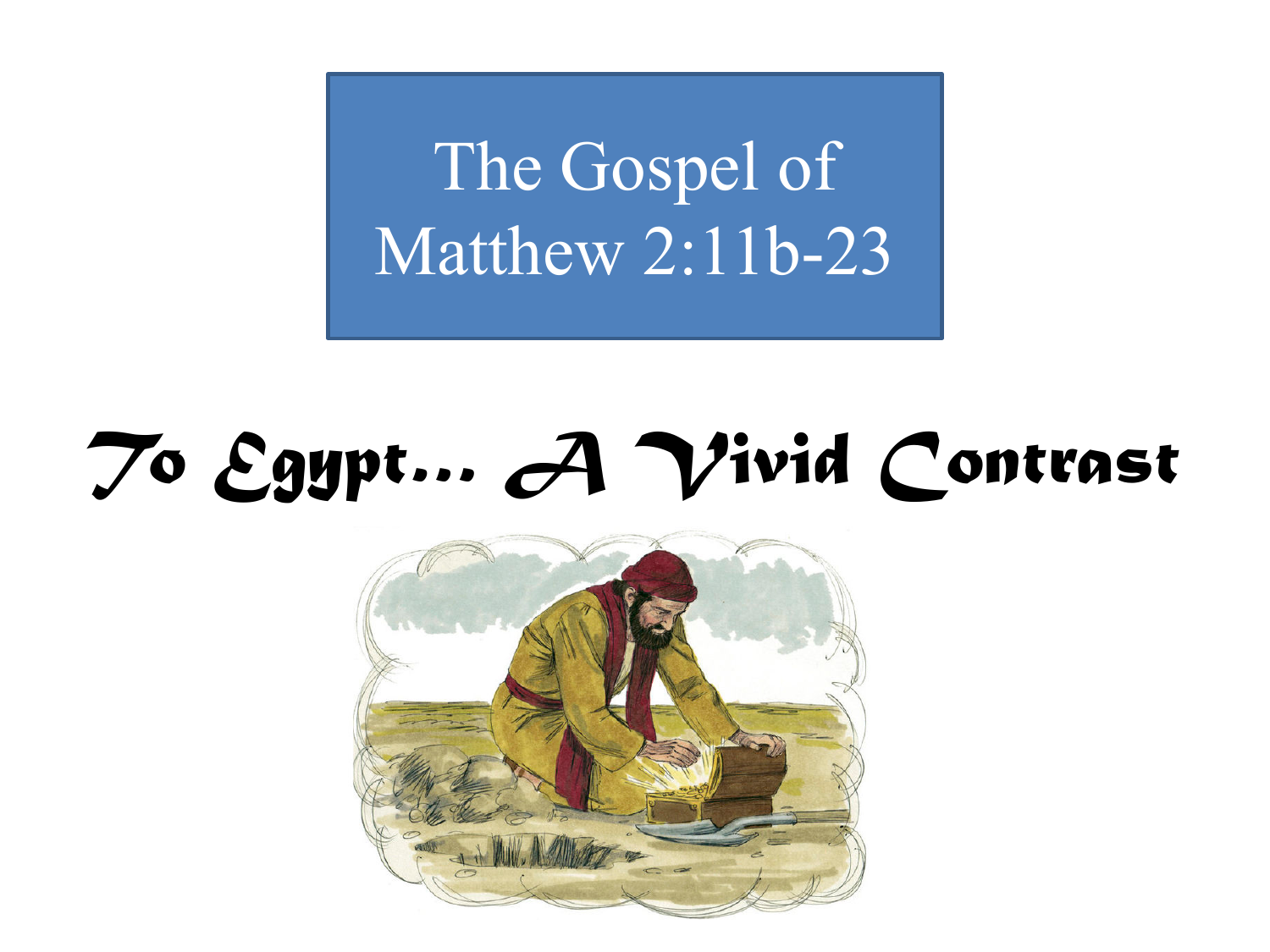## 11b – *"…gifts of gold, frankincense, and myrrh*"

- Gold this represented security/protection. This would be required to be secure in a foreign land.
	- Q: *But when is God not safe*?



God's Son was subjected to many unsafe situations. When He was older, He could protect Himself. When He was a baby, however, it was a different story. He needed protection! He was fully human! Gold ensured protection. God was securing His Son's future. Salvation history depended upon it!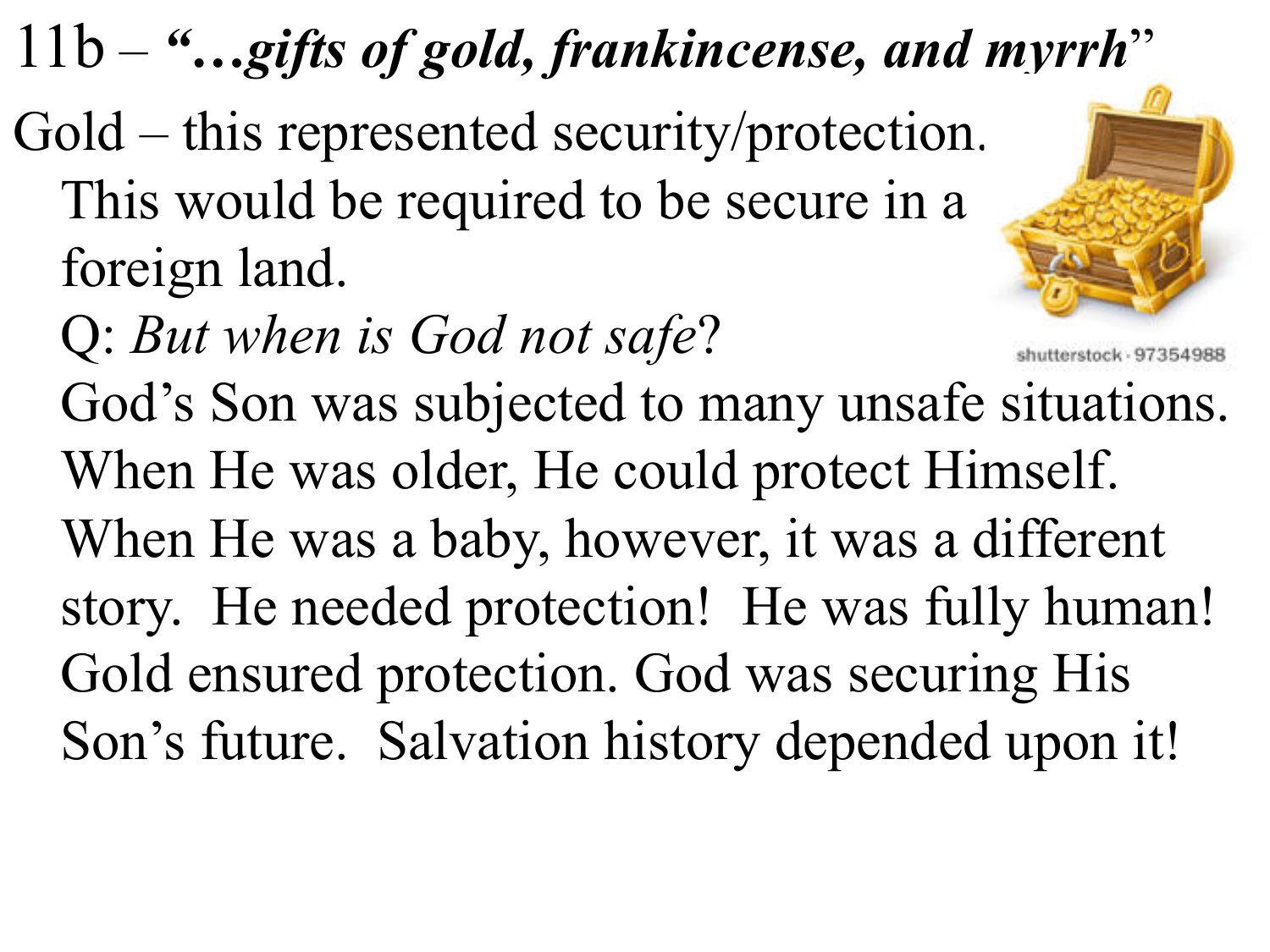Incense (Frankincense) -

There is a lot of speculation about the symbolism of these gifts. If I read Matthew right, the intent of the author was to prove the legitimacy of the Messiah-ship of Jesus. He continually quotes Old Testament passages that point to the Messiah. The meaning of these gifts may be as simple as the fulfillment of prophecy. **[Isa. 60:1-6]**

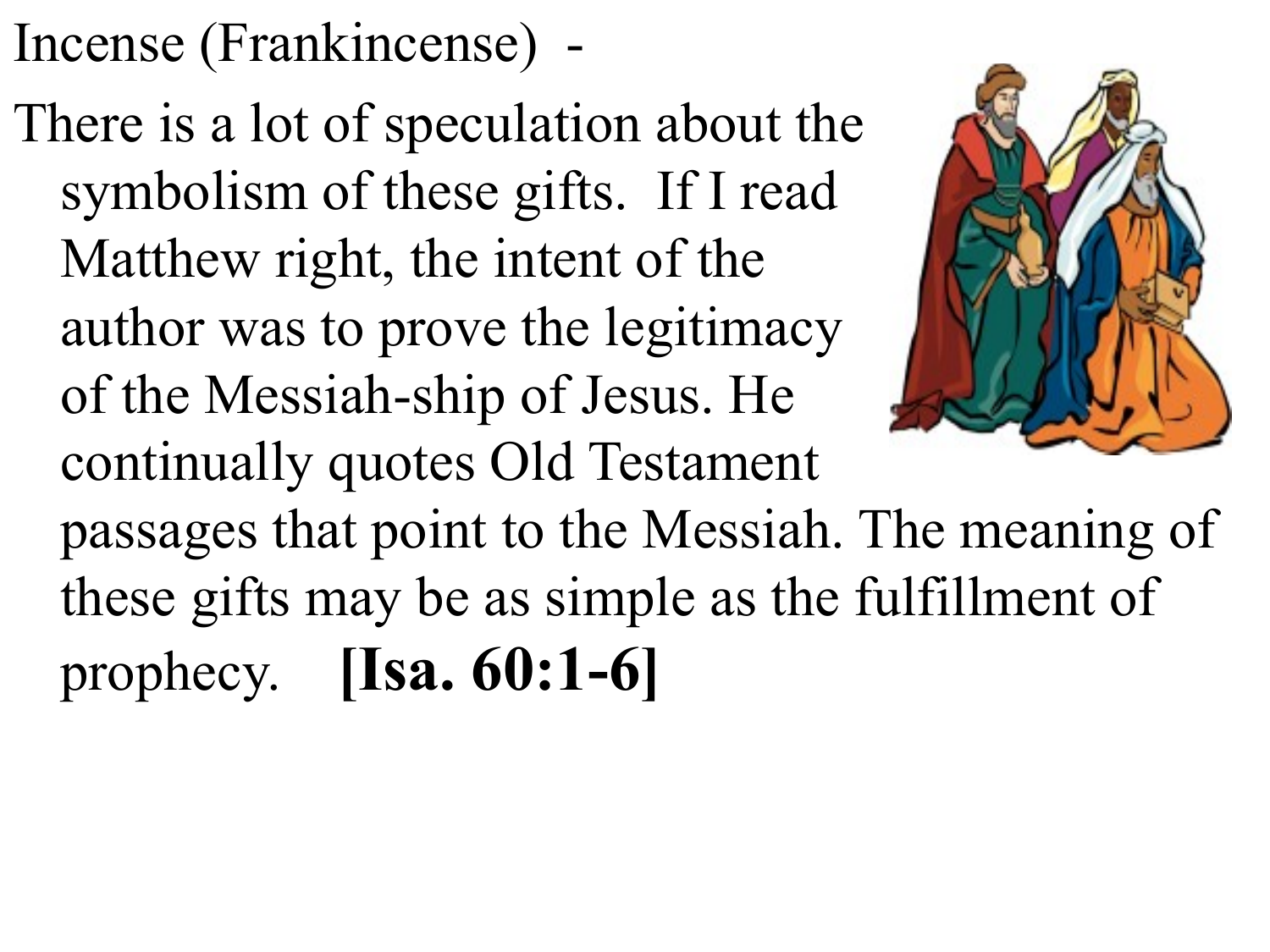But I need to go back to the fact that these gifts were also

God's provision. The value the gifts represented here brought this family into a new income level - certainly moving them out of poverty! The only thing they had to worry about after this was theft! As they fled into Egypt, they were able to purchase



what they needed to survive. These resins were highly sought after in Egypt as they were used in the embalming process, and would have commanded exorbitant prices. If some remained when they returned, they would also command high prices in Jerusalem because they were also used in the Jerusalem temple for burning as incense. With all the butchering of animals that went on there, incense would have been needed!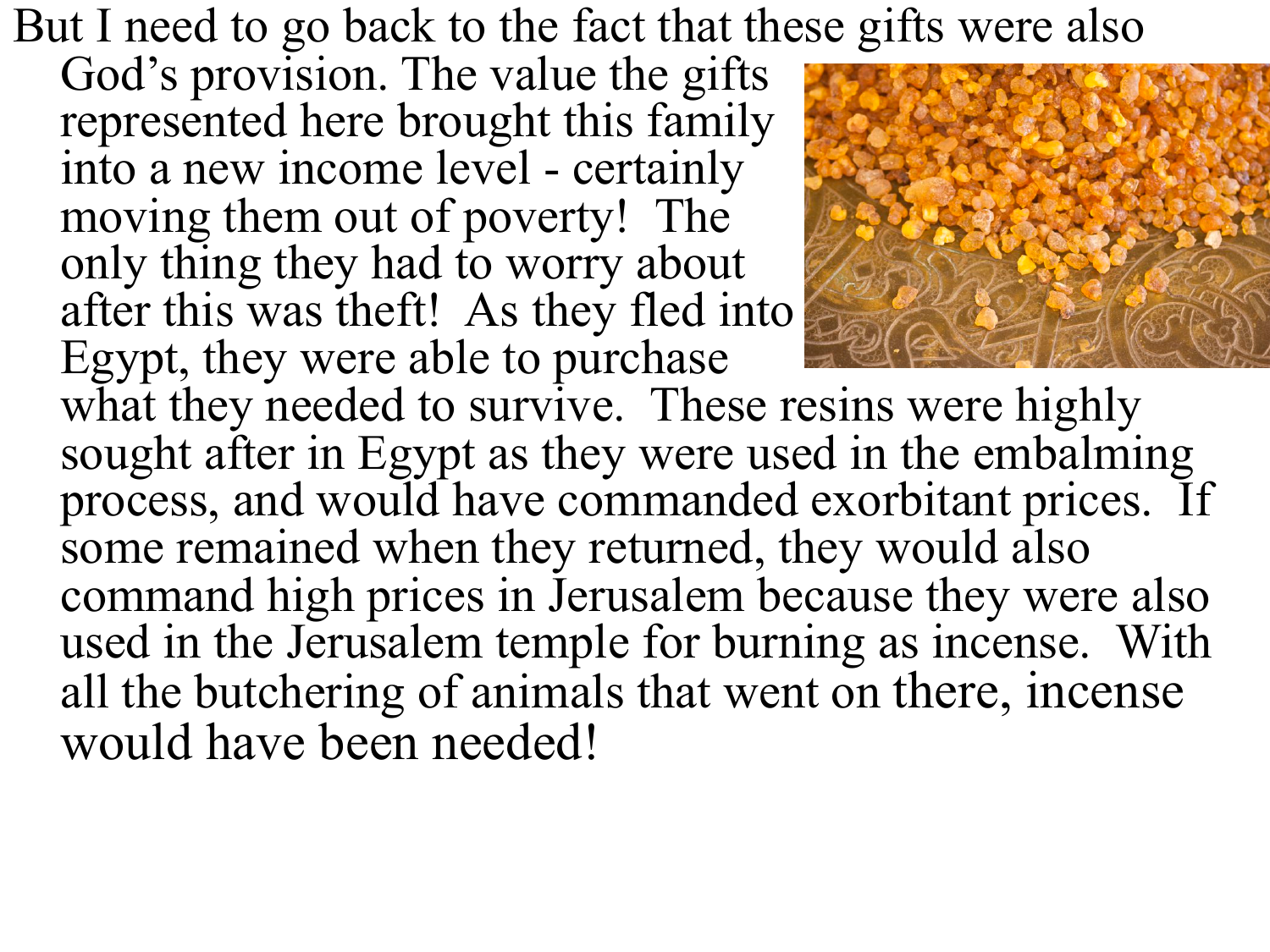**Vs 12** – "… *having been warned in a dream*…" – Having been a part of honoring the King of Kings with rich gifts, they were protected by God from going back to Herod and unwittingly becoming a part of his plot to kill the True King. They were actually endangering themselves by not going back to Herod, so, as they exited the country out the back way, they hurried to get out of range of Herod's reach!

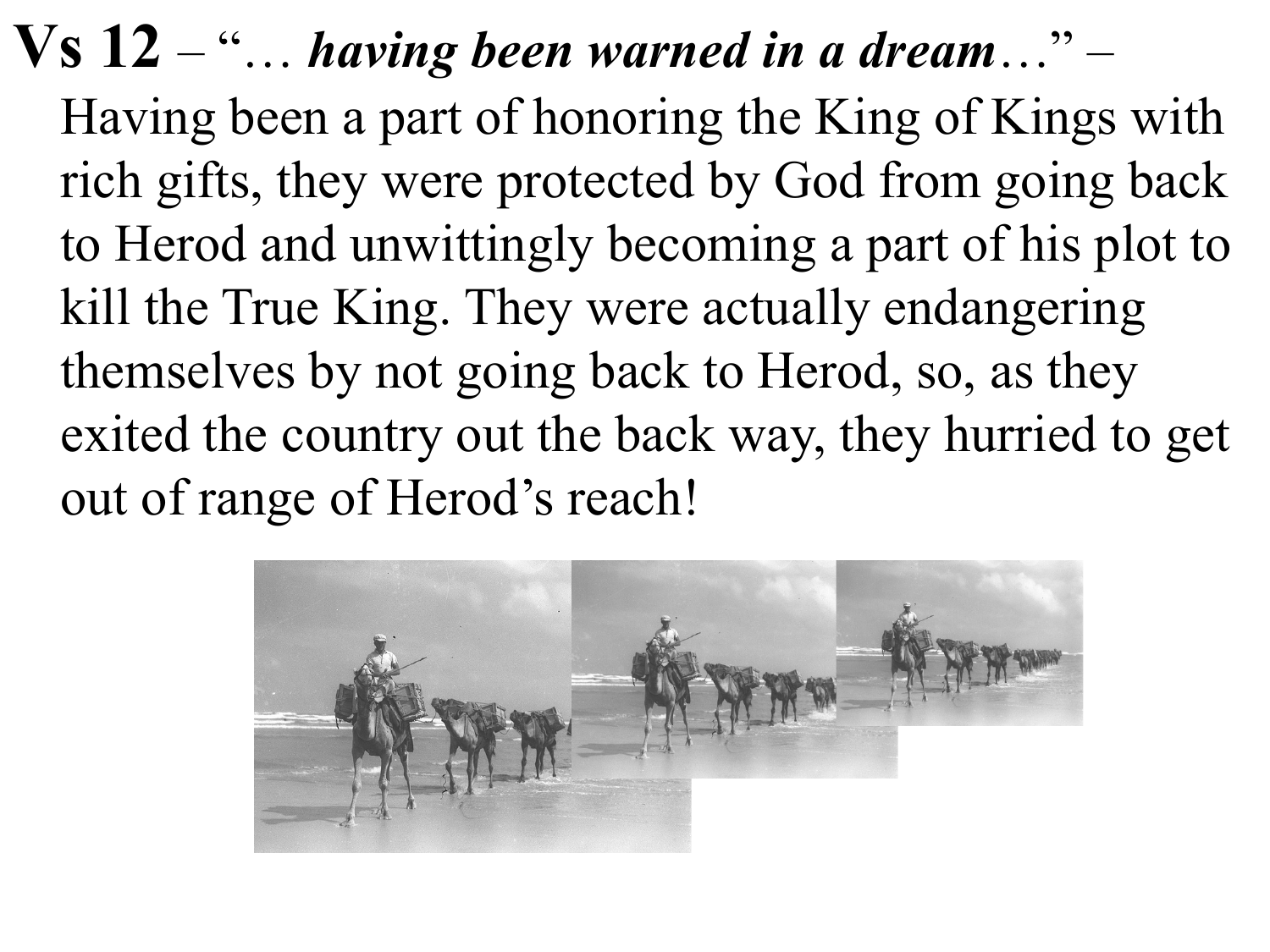God protects those that have given themselves to Him. In a world of thieves threatening His own, He zealously guards those who are truly His! He does it in any number of ways. If there is no other option that will serve His purposes well, He has sent His angel(s) in person, in dreams, or visions, with a message or some other kind of intervention. After treating the magi to the incredible spectacle of His Only Begotten Son, God was not going to let them go back to the enemy! He is protective of His own and protective of His plan!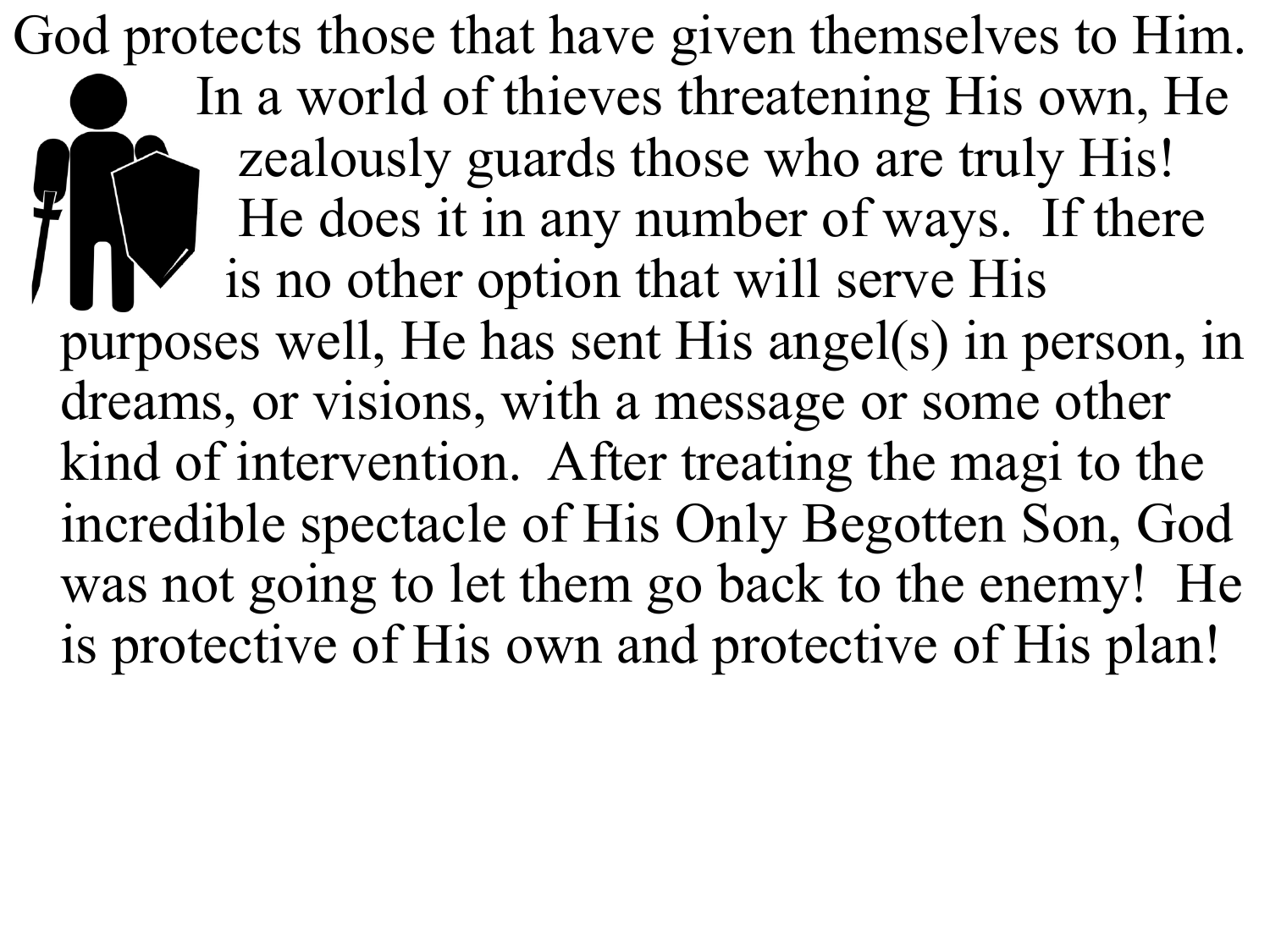- The author felt this called for another O.T. proof text proving that every twist of the story was all foretold by God so that we could know who the Messiah was when He came!
- Even the indescribably evil event that came next was foretold. Did God cause it? Absolutely not. But He used it! Herod had rejected God. This great evil indicates



a human-caused absence of God! He gives humans what they desire. He will withdraw and leave us to our own devices. His withdrawal is a *curse*! This whole tragedy came about because God was banished from the life of Herod. In fact, they oppose God fiercely if He gets in the way of their own interests. They will absolutely do as they please! If someone tells them they can't, that is exactly what they will do. Herod was only protecting his own self interests. He had been crossing the line for years. Now he just crossed it a little further. It is estimated that about 20–35 babies were snuffed out that fateful day. It is possible that the parents were told to keep their mouths shut or the assassins would come back and kill them all. This infamous event is not recorded anywhere else in history. But given the fact that there were many people that were contemporaries of the story still alive there's no way it was just made up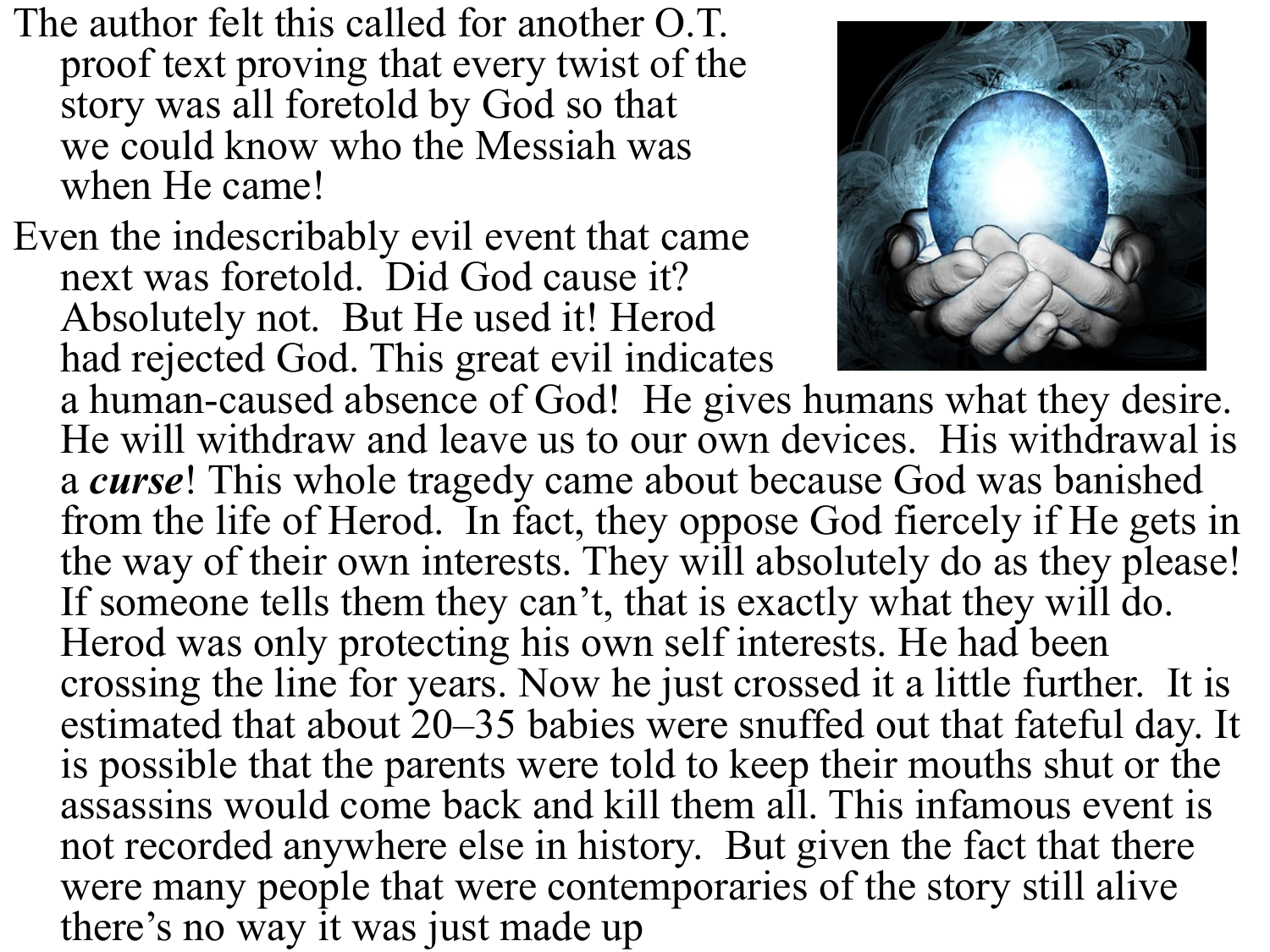- **Vs. 13**  "*Get up,.. and escape to Egypt*" God had used Egypt before to nurture and preserve His own people. When the Hebrews were just a large family, they were "driven" by a great drought to move to Egypt. There they were invited to stay in a stable and protected environment. They were protected there until they could grow into a full-fledged nation, large enough where it was safe to emerge and be greeted by a predatory and territorial cluster of Middle Eastern nations! Now God would again use Egypt to protect His Son and His family until it was safe for them to leave.
- Mary and Joseph may have left suddenly alone in the night but they would have been looking for a caravan of traders to join up with. It would have been a weeks-long, dangerous, and exhausting trip.

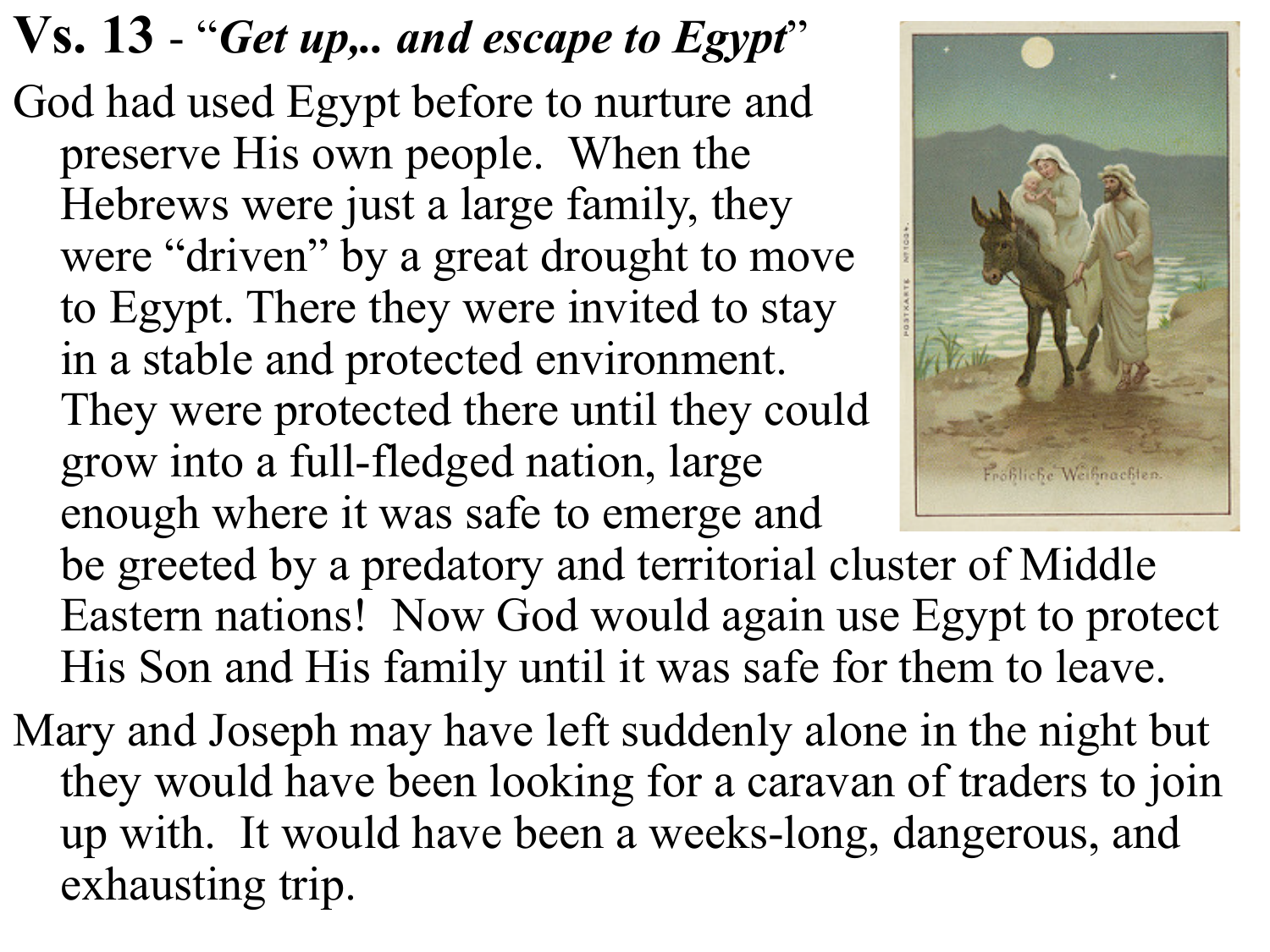\*We have been treated to a unprecedented dose of piggish human behavior for the last 3 or 4 weeks, as the "me too" movement has taken hold and women in **Hollywood**, in **politics**, in **pro and amateur sports**, in **television**, in **big business**, in **medicine**, in **science**, the **universities**, in the **courts**, and even in **the church**, have been coming forward with their stories of the boorish, perverted behavior of powerful men behind closed doors! Powerful women have been accused too! There are two or three new stories in the news every night! There are hundreds, maybe thousands more, I'm sure, that are shaking in their boots waiting for the ax to fall on them and praying it won't. They know they are guilty as sin! What complicates it greatly is the fact that there are many accusers who have joined the chorus for reasons of their own, and are falsely accusing, or looking for financial settlements, or getting revenge on their bosses and supervisors, coaches, or handlers! I'm telling you, the human condition is such that in the



absence of God, when we have kicked Him we are capable of descending deep into *ANY* evil or perversion of normal human behavior, stepping from one evil thing into an even lower and more evil thing, and from there going *ever lower*!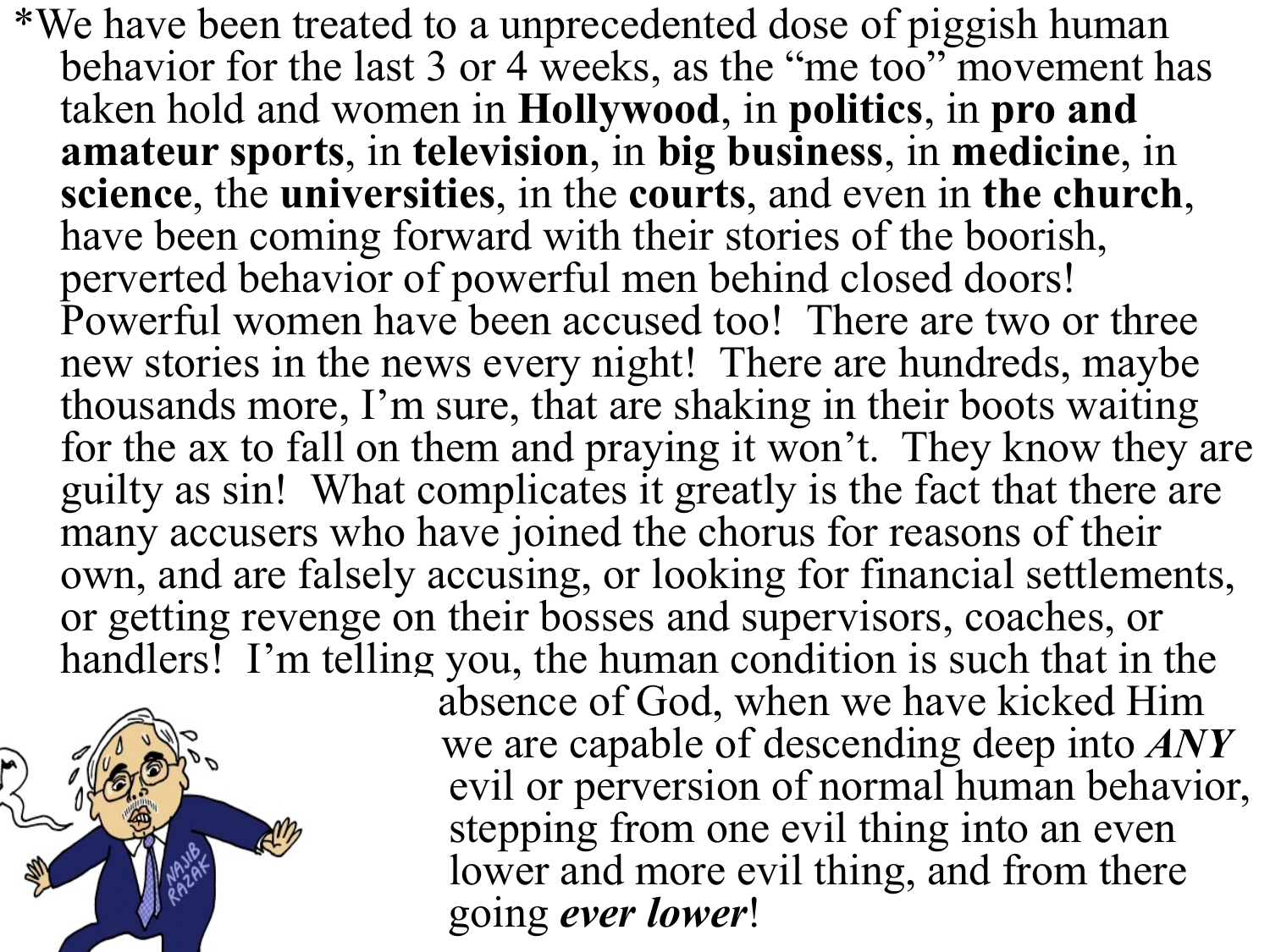Why is this dark story included in the account? I had a conversation with my brother the other night about this. Let me tell you what he told me. He said to think of it this way. He said that if you go to Best Buy, you can find the newest in TV technology called OLED TV. Its brights are brighter

than the current LED  $\blacksquare$  TVs because it's blacks are made blacker by a new polytube material  $\parallel$  that conducts heat seven and  $\frac{1}{2}$  times more effectively more effectively than copper and has than copper and has



material called  $\blacksquare$  "Vantablack". It is a

strength of steel. It emits no light at all, making it darker than pitch black. If you were wearing a dress made of this material, head and whatever appendages were not covered by the material - would look disembodied, like they were attached to the edge of an empty blackest black hole in the shape of a woman's body but absolutely void of any discernable features. Oh, the normal wrinkles are there in the fabric. You can feel them, but you just can't see them.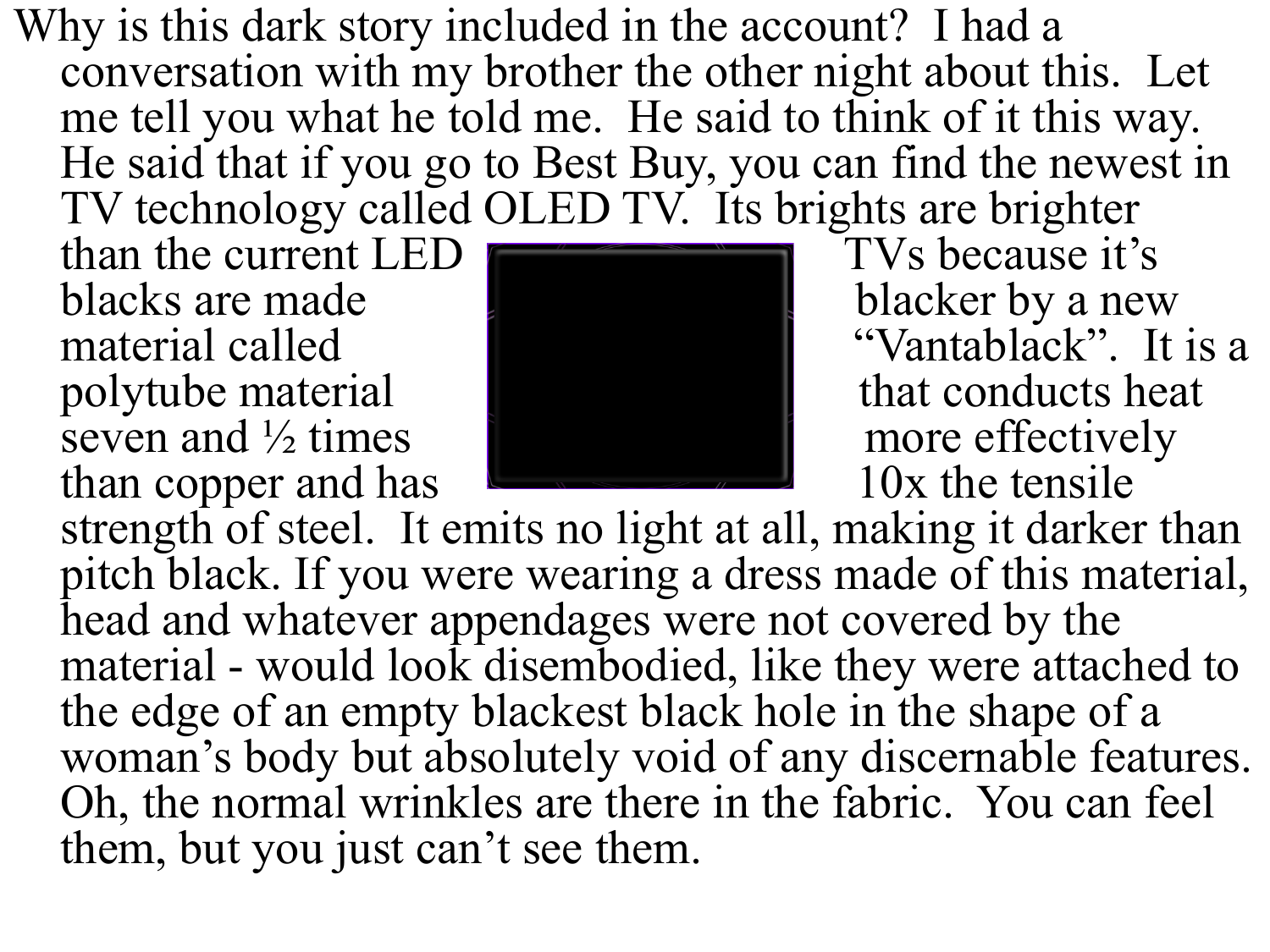- In TV technology, if they include a layer of this material it creates a much starker contrast between light and darkness, therefore sharpening the picture – actually a great deal!
- The point is: I think the Spirit of God inspired the writer here to include this bleak picture of extreme cruelty and the awful darkness of the human condition in the middle of the sweet nativity story to show us the extreme, the vivid contrast between when humans



rule and when God rules. There is darkness, and there is light. There is night and there is day. There is an immensely flawed heart, and then there is the heart of God. There is leadership that is characterized by deception, paranoia, fear, murder most foul, really, that is capable of any kind of, or any depth of, evil,.. and then there is the leadership that can be trusted, that never deceives or misleads, that is blindingly pure, and right, and good, and unselfish! The contrast could not be greater!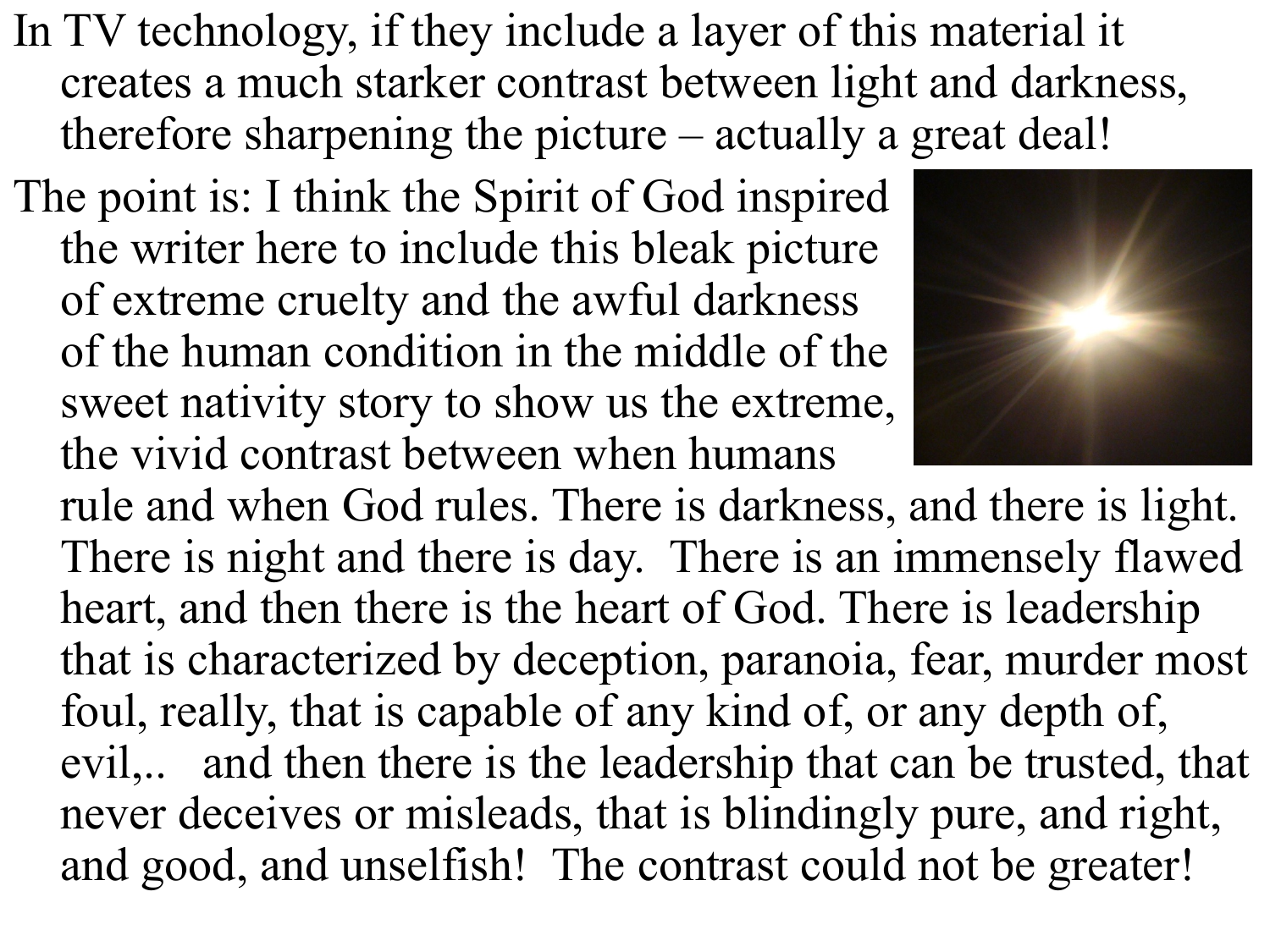God wants us to remind us of what we already know deep down. When we banish Him from our lives we ALWAYS make a mess of things – little messes, or one **BIG** mess! We seem to work hard at grabbing for pleasure, prestige, possessions, position, and along the way we are walking all over our foundational relationships – parents, spouses, children, friends, colleagues. Unwittingly we are wrecking all of life's potential for love, joy, peace, for freedom, justice, unity, goodness, and true beauty! It's why married partners end up despising each other! It's why children end up despising or resenting their parents! It's why colleagues often can't stand each other. There are